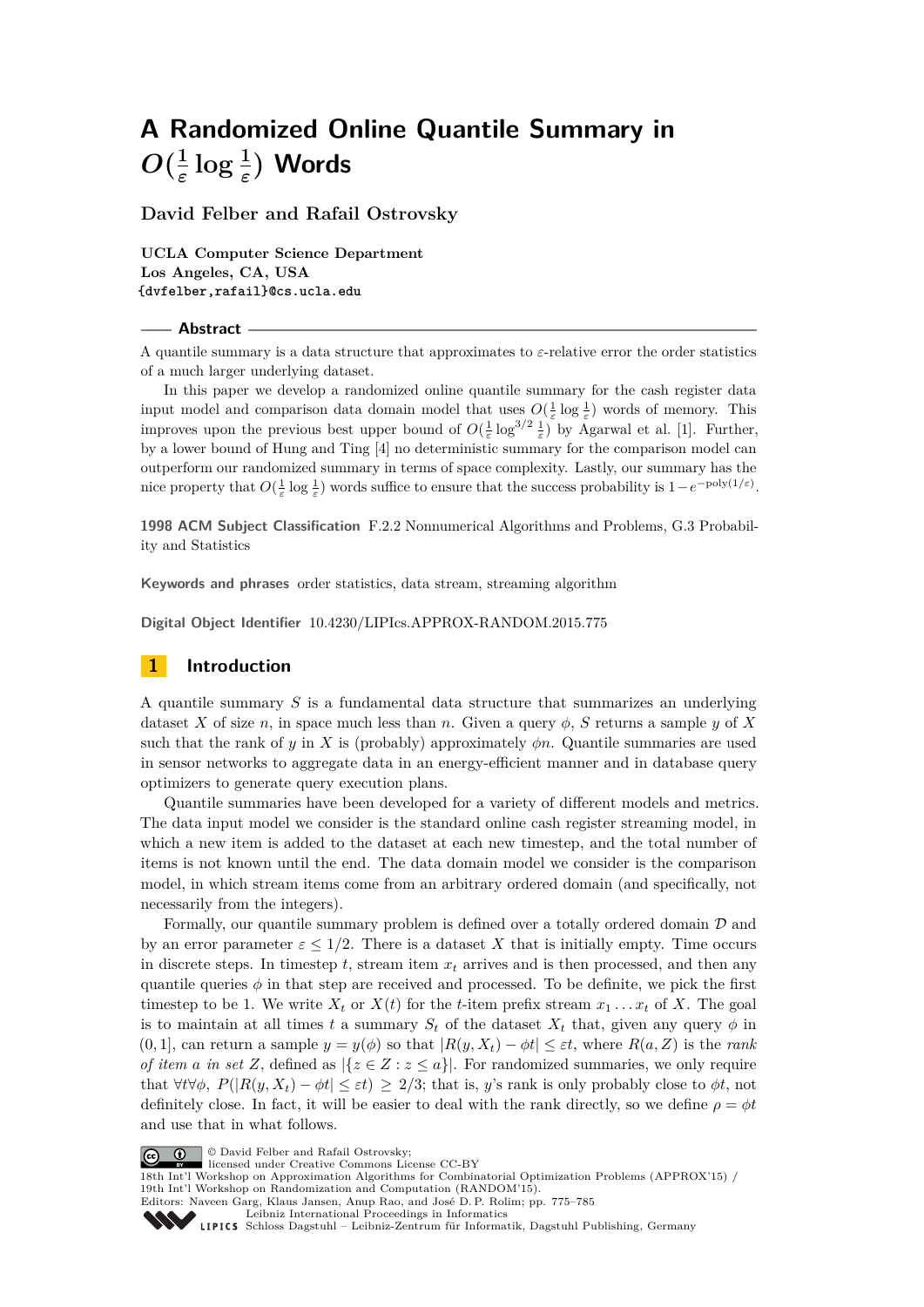### **1.1 Previous work**

The two most directly relevant pieces of prior work  $(1, 2]$  $(1, 2]$  and  $(6)$ ) are randomized online quantile summaries for the cash register/comparison model. Aside from oblivious sampling algorithms (which require storing  $\Omega(1/\varepsilon^2)$  samples) the only other such work of which we are aware is an approach by Wang, Luo, Yi, and Cormode [\[11\]](#page-10-5) that combines the methods of  $[1, 2]$  $[1, 2]$  and  $[6]$  into a hybrid with the same space bound as  $[1, 2]$ .

The newer of the two is that of Agarwal, Cormode, Huang, Phillips, Wei, and Yi [\[1,](#page-10-0) [2\]](#page-10-3). Among other results, Agarwal et al. develop a randomized online quantile summary for the cash register/comparison model that uses  $O(\frac{1}{\varepsilon} \log^{3/2} \frac{1}{\varepsilon})$  words of memory. This summary has the nice property that any two such summaries can be combined to form a summary of the combined underlying dataset without loss of accuracy or increase in size.

The earlier such summary is that of Manku, Rajagopalan, and Lindsay [\[6\]](#page-10-4), which uses  $O(\frac{1}{\varepsilon} \log^2 \frac{1}{\varepsilon})$  space. At a high level, their algorithm downsamples the input stream in a non-uniform way and feeds the downsampled stream into a deterministic summary, while periodically adjusting the downsampling rate.

We note here for those familiar with the result of Manku et al. that, while our algorithm at a high level may appear similar, there are important differences. We defer a discussion of similarities and differences to Section [4](#page-8-0) after the presentation of our algorithm in Section [3.](#page-4-0)

For the comparison model, the best deterministic online summary to date is the (GK) summary of Greenwald and Khanna [\[3\]](#page-10-6), which uses  $O(\frac{1}{\varepsilon} \log \varepsilon n)$  space. This improved upon a deterministic (MRL) summary of Manku, Rajagopalan, and Lindsay [\[5\]](#page-10-7) and a summary implied by Munro and Paterson [\[7\]](#page-10-8), which use  $O(\frac{1}{\varepsilon} \log^2 \varepsilon n)$  space.

A more restrictive domain model than the comparison model is the bounded universe model, in which elements are drawn from the integers {1*, . . . , u*}. For this model there is a deterministic online summary by Shrivastava, Buragohain, Agrawal, and Suri [\[9\]](#page-10-9) that uses  $O(\frac{\log u}{\varepsilon})$  space.

Not much exists in the way of lower bounds for this problem. There is a simple lower bound of  $\Omega(1/\varepsilon)$  which intuitively comes from the fact that no one sample can satisfy more than 2*εn* different rank queries. For the comparison model, Hung and Ting [\[4\]](#page-10-1) developed a deterministic  $\Omega(\frac{1}{\varepsilon} \log \frac{1}{\varepsilon})$  lower bound. Whether this bound can be extended to hold for our weaker probabilistic guarantee, and whether our algorithm can be modified to satisfy the stronger deterministic guarantee, are both open questions.

### **1.2 Our contributions**

In the next section we describe a simple  $O(\frac{1}{\varepsilon} \log \frac{1}{\varepsilon})$  streaming summary that is online except that it requires  $n$  to be given up front and that it is unable to process queries until it has seen a constant fraction of the input stream. This simple summary is not new (it is mentioned in Wang et al. [\[11\]](#page-10-5), for example) but the discussion provides exposition for Section['3,](#page-4-0) in which we develop this summary into a fully online summary with the same asymptotic space complexity that can answer queries at any point in time. We close in Section [4](#page-8-0) by examining the similarities and differences between our summary and previous work and discuss a design approach for similar streaming problems.

### **2 A simple streaming summary**

Before we describe the algorithm we must first describe its two main components in a bit more detail than was used in the introduction. The two components are Bernoulli sampling and the GK summary [\[3\]](#page-10-6).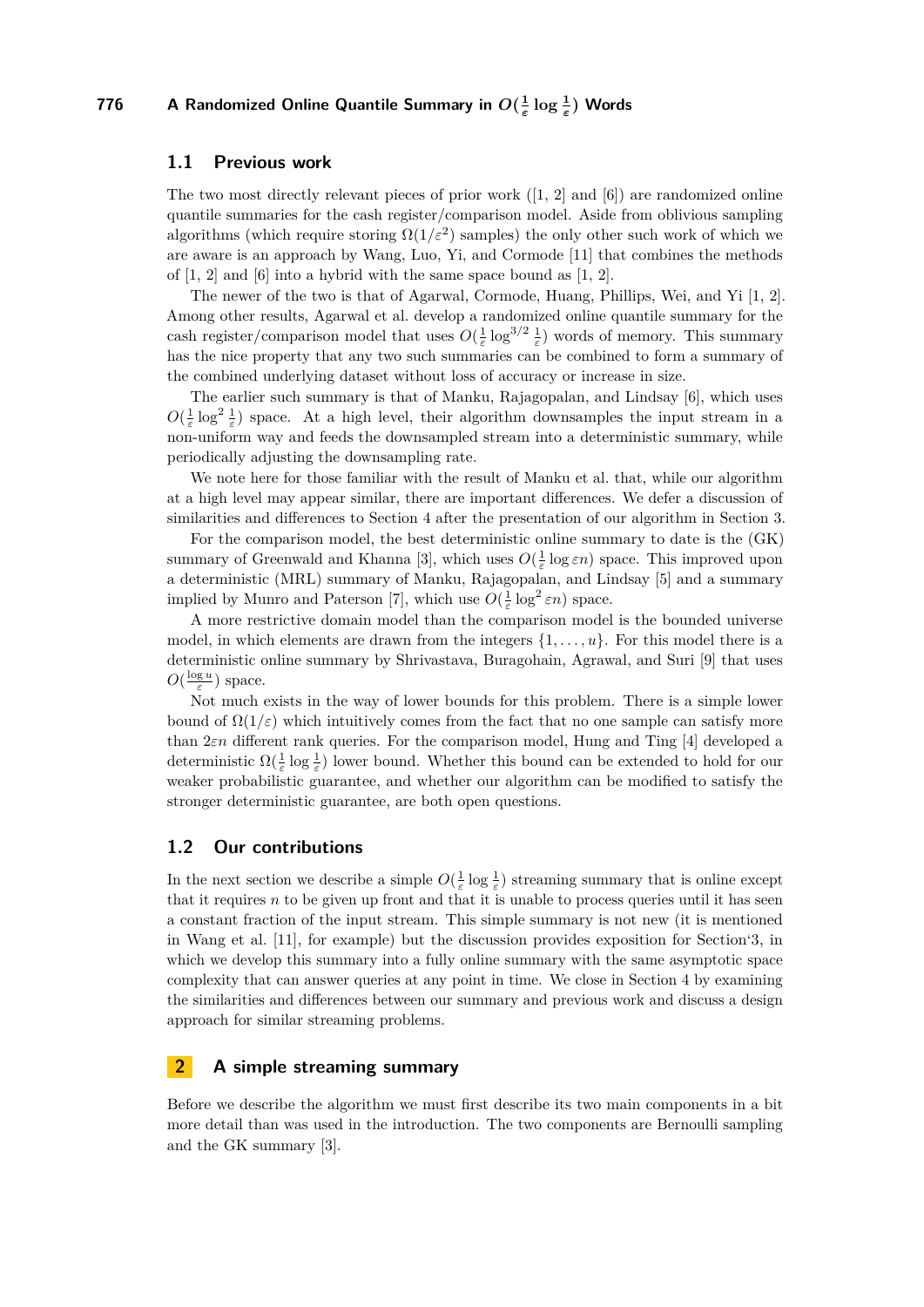## **2.1 Bernoulli sampling**

Bernoulli sampling downsamples a stream *X* of size *n* to a sample stream *S* by choosing to include each next item into *S* with independent probability  $m/n$ . (As stated this requires knowing the size of *X* in advance.) At the end of processing *X*, the expected size of *S* is *m*, and the expected rank of any sample *y* in *S* is  $E(R(y, S)) = \frac{m}{n}R(y, X)$ . In fact, for any times  $t \leq n$  and partial streams  $X_t$  and  $S_t$ , where  $S_t$  is the sample stream of  $X_t$ , we have  $E(|S_t|) = mt/n$  and  $E(R(y, S_t)) = \frac{m}{n}R(y, X_t)$ . To generate an estimate for  $R(y, X_t)$  from  $S_t$  we use  $\hat{R}(y, X_t) = \frac{n}{m} R(y, S_t)$ . The following theorem bounds the probability that *S* is very large or that  $\hat{R}(y, X_t)$  is very far from  $R(y, X_t)$ . A generalization of this theorem is due Vapnik and Chervonenkis [\[10\]](#page-10-10); the proof of this special case is a simple known application of Chernoff bounds.

<span id="page-2-0"></span>▶ **Theorem 1.** *For all times*  $t \ge n/64$ *,* 

$$
P(|S_t| > 2tm/n) < \exp(-m/192)
$$

*Further, for all times*  $t \geq n/64$  *and items y*,

 $P(|\hat{R}(y, X_t) - R(y, X_t)| > \varepsilon t/8) < 2 \exp(-\varepsilon^2 m/12288)$ 

**Proof.** For the first part,

 $P(|S_t| > 2tm/n) < \exp(-tm/3n) < \exp(-m/192)$ 

since  $t \geq n/64$ . For the second part,

$$
P(|\hat{R}(y, X_t) - R(y, X_t)| > \varepsilon t/8) = P(|R(y, S_t) - E(R(y, S_t))| > \varepsilon t m/8n)
$$

The Chernoff bound is

$$
P(|R(y, S_t) - E(R(y, S_t))| > \delta E(R(y, S_t))) < 2 \exp(-\min{\{\delta, \delta^2\}} E(R(y, S_t))/3)
$$

Here,  $\delta = \varepsilon t/8R(y, S_t)$ , so

$$
P < 2\exp(-\varepsilon^2 t^2 m/192nE(R(y, S_t))) \le 2\exp(-\varepsilon^2 m/12288)
$$

finishing the proof.

This means that, given any  $1 \leq \rho \leq t$ , if we choose to return the sample  $y \in S_t$  with  $R(y, S_t) = \rho m/n$ , then  $R(y, X_t)$  is likely to be close to  $\rho$ , as long as  $m$  is  $\Omega(\frac{1}{\varepsilon^2} \log \frac{1}{\varepsilon})$ .

## **2.2 GK summary**

The GK summary is a deterministic summary that can answer queries to relative error over any portion of the received stream. Let  $G_t$  be the summary after inserting the first *t* items  $X_t$ from stream *X* into *G*. Greenwald and Khanna guarantee in [\[3\]](#page-10-6) that with only  $O(\frac{1}{\varepsilon} \log(\varepsilon t))$ words, given any  $1 \leq \rho \leq t$ ,  $G_t$  can return a sample  $y \in X_t$  so that  $|R(y, X_t) - \rho| \leq \varepsilon t/8$ . We call this the *GK guarantee*.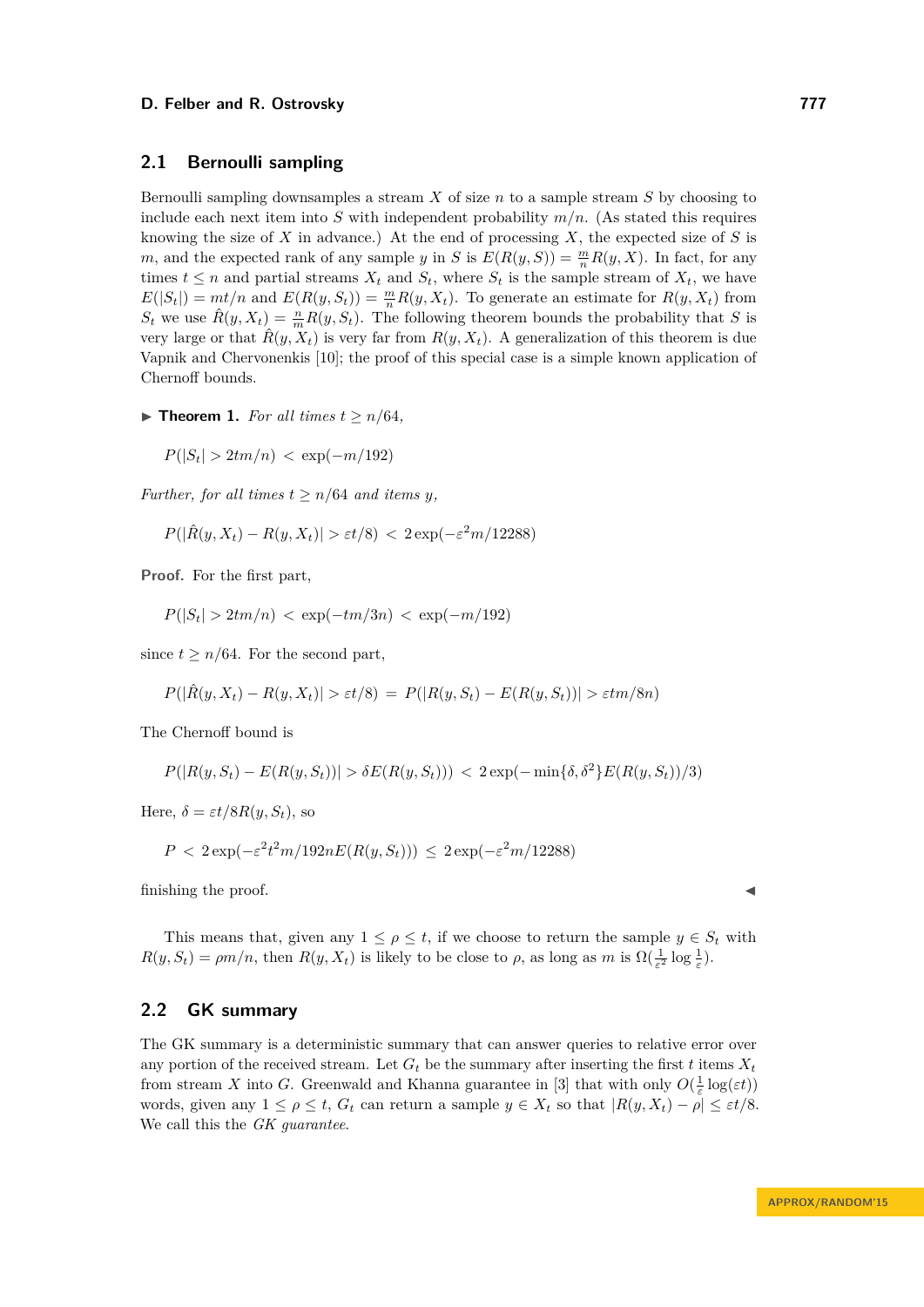<span id="page-3-0"></span>

**Figure 1** The big picture.

## **2.3 A simple streaming summary**

We combine Bernoulli sampling with the GK summary by downsampling the input data stream *X* to a sample stream *S* and then feeding *S* into a GK summary *G*. It looks like in Figure [1.](#page-3-0)

The key reason this gives us a small summary is that we never need to store *S*; each time we sample an item into *S* we immediately feed it into *G*. Therefore, we only use as much space as  $G(S(X_t))$  uses. In particular, for  $m = O(poly(1/\varepsilon))$ , we use only  $O(\frac{1}{\varepsilon} \log \frac{1}{\varepsilon})$ words. To answer a query  $\rho$  for  $X_t$ , we scale  $\rho$  by  $m/n$ , ask  $G(S(X_t))$  for that, and return the resulting sample *y*.

We formalize this intuition in the following lemma, which combines the ideas in the proof of Theorem [1](#page-2-0) with the GK guarantee to yield approximation and correctness guarantees.

<span id="page-3-1"></span>**► Lemma 2.** *Fix some time*  $t \ge n/64$  *and some rank*  $\rho \le t$ *, and consider querying*  $G(S(X_t))$ *with*  $q = \min\{ \rho m/n, |S| \}$ , obtaining *y* as the result.

*Say that*  $S = S(X_t)$  *is* good *if*  $||S| - mt/n| \le \varepsilon mt/8n$  *and if none of the first*  $\le mt/n$ *samples z in S has*  $|R(z, S) - \frac{m}{n}R(z, X_t)| > \varepsilon mt/8n$ .

*If S* is good then  $|R(y, X_t) - \rho| \le \varepsilon t/2$ .

*Further, if*  $m \geq \frac{400000 \ln 1/\varepsilon}{\varepsilon^3}$  $\frac{10 \ln 1/\varepsilon}{\varepsilon^3}$  *then*  $P(S \text{ is not good}) \leq \varepsilon^3 e^{-1/\varepsilon}/8$ *.* 

**Proof.** First, by the GK guarantee,  $G(S)$  returns some item *y* with  $|R(y, S) - q| \leq \varepsilon t/8$ . If *S* is good, then  $|q - \rho m/n| \le \varepsilon m t/8n$ , and also  $|R(y, S) - \frac{m}{n}R(y, X_t)| \le \varepsilon m t/8n$ . By the triangle inequality,  $\left|\frac{m}{n}R(y, X_t) - \rho m/n\right| \leq 3\varepsilon mt/8n$ . Equivalently,  $|R(y, X_t) - \rho| \leq 3\varepsilon t/8$ .

Now, following the proof of Theorem [1,](#page-2-0) we have that

 $P(||S_t| - mt/n| > \varepsilon mt/8n) < 2 \exp(-\varepsilon^2 m/12288)$ 

and also for each of the first  $\leq m$  samples z that

$$
P(|R(z, S) - \frac{m}{n}R(z, X_t)| > \varepsilon mt/8n) < 2\exp(-\varepsilon^2 m/12288)
$$

By the union bound,  $P(S \text{ is not good}) \leq 4m \exp(-\varepsilon^2 m/12288)$ . Choosing  $m \geq$ 400000 ln 1*/ε ε* 3 suffices to bound this quantity by  $\varepsilon^3 e^{-1/\varepsilon}/8$ .

### **2.4 Caveats**

There are two serious issues with this summary. The first is that it requires us to know the value of *n* in advance to perform the sampling. Also, as a byproduct of the sampling, we can only obtain approximation guarantees after we have seen at least 1*/*64 (or at least some constant fraction) of the items. This means that while the algorithm is sufficient for approximating order statistics over streams stored on disk, more is needed to get it to work for online streaming applications, in which (1) the stream size *n* is not known in advance, and (2) queries can be answered approximately at all times  $t \leq n$  and not just when  $t \geq n/64$ .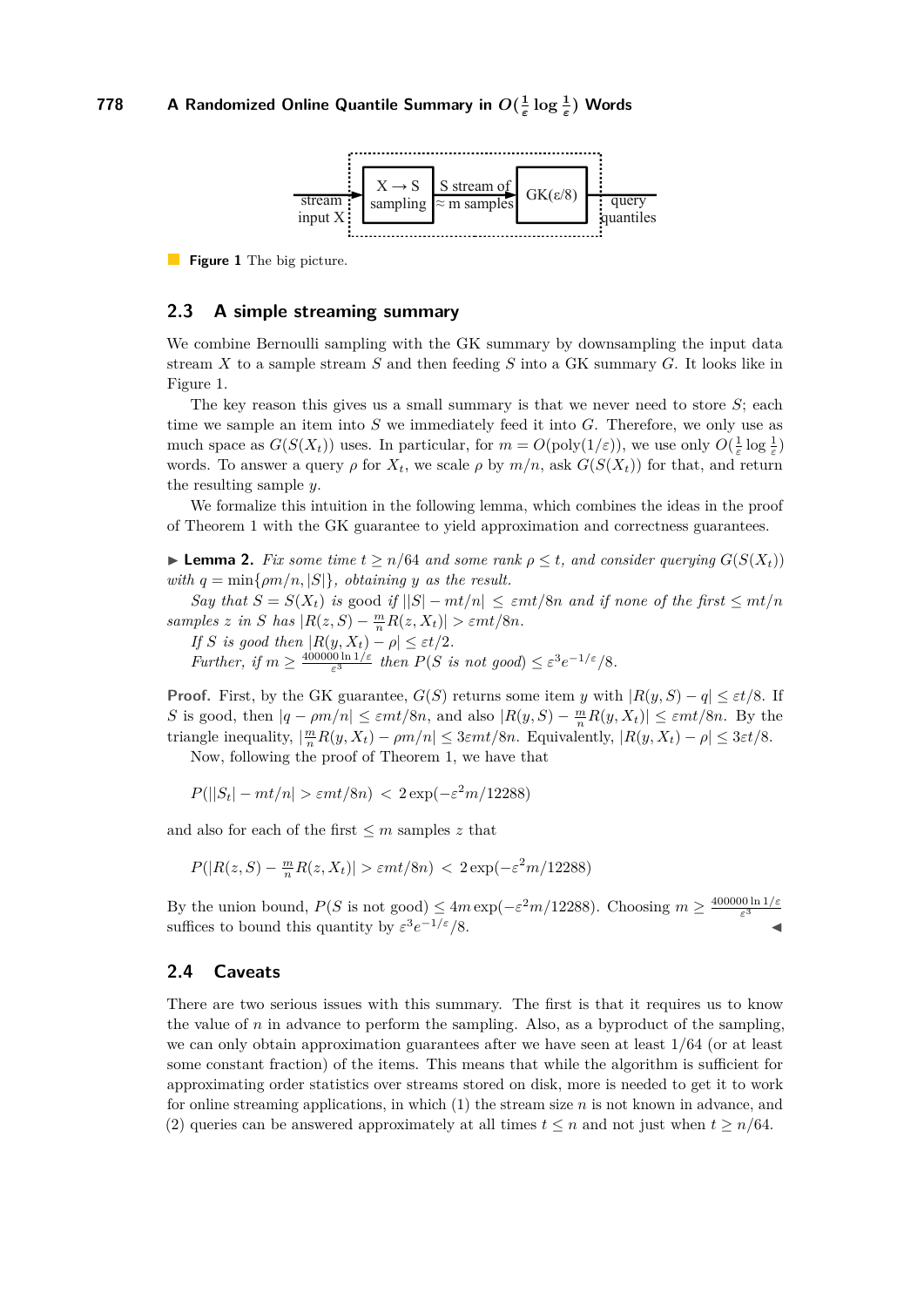Adapting this basic streaming summary idea to work online constitutes the next section and the bulk of our contribution. We start with a high-level overview of our online summary algorithm. In Section [3.1](#page-4-1) we formally define an initial version of our algorithm whose expected size at any given time is  $O(\frac{1}{\varepsilon} \log \frac{1}{\varepsilon})$  words. In Section [3.2](#page-6-0) we show that our algorithm guarantees that  $\forall n \forall \rho$ ,  $P(|R(y, X_n) - \rho| \leq \varepsilon n) \geq 1 - \exp(-1/\varepsilon)$ . In Section [3.3](#page-8-1) we discuss the slight modifications necessary to get a deterministic  $O(\frac{1}{\varepsilon} \log \frac{1}{\varepsilon})$  space complexity, and also perform a time complexity analysis.

### <span id="page-4-0"></span>**3 An online summary**

Our algorithm works in *rows*, which are illustrated in figure [2.](#page-5-0) Row *r* is a summary of the first  $2^r32m$  stream items. Since we don't know how many items will actually be in the stream, we can't start all of these rows running at the outset. Therefore, we start each row  $r \geq 1$  once we have seen  $1/64$  of its total items. However, since we can't save these items for every row we start, we need to construct an approximation of this fraction of the stream, which we do by using the summary of the previous row, and join this approximating stream with the new items that arrive while the row is live. We then wait until the row has seen a full half of its items before we permit it to start answering queries; this dilutes the influence of approximating the 1*/*64 of its input that we couldn't store.

Operation within a row is very much like the operation of our fixed- $n$  streaming summary. We feed the joint approximate prefix  $+$  new item stream through a Bernoulli sampler to get a sample stream, which is then fed into a GK summary (which is stored). After row *r* has seen half of its items, its GK summary becomes the one used to answer quantile queries. When row  $r + 1$  has seen  $1/64$  of *its* total items, row r generates an approximation of those items from its GK summary and feeds them as a stream into row  $r + 1$ .

Row 0 is slightly different in order to bootstrap the algorithm. There is no join step since there is no previous row to join. Also, row 0 is active from the start. Lastly, we get rid of the sampling step so that we can answer queries over timesteps  $1 \dots m/2$ .

After the first 32*m* items, row 0 is no longer needed, so we can clean up the space used by its GK summary. Similarly, after the first 2 *<sup>r</sup>*32*m* items, row *r* is no longer needed. The upshot of this is that we never need storage for more than six rows at a time. Since each GK summary uses  $O(\frac{1}{\varepsilon} \log \frac{1}{\varepsilon})$  words, the six live GK summaries also only use  $O(\frac{1}{\varepsilon} \log \frac{1}{\varepsilon})$  words.

Our error analysis, on the other hand, will require us to look back as many as  $\Theta(\log 1/\varepsilon)$ rows to ensure our approximation guarantee. We stress that we will not need to actually *store* these  $\Theta(\log 1/\varepsilon)$  rows for our guarantee to hold; we will only need that they didn't have any bad events (as will be defined) when they *were* alive.

## <span id="page-4-1"></span>**3.1 Algorithm description**

Our algorithm works in rows. Each row  $r$  has its own copy  $G_r$  of the GK algorithm that approximates its input to *ε/*8 relative error. For each row *r* we define several streams: *A<sup>r</sup>* is the prefix stream of row  $r$ ,  $B_r$  is its suffix stream,  $R_r$  is its prefix stream replacement (generated by the previous row),  $J_r$  is the joint stream  $R_r$  followed by  $B_r$ ,  $S_r$  is its sample stream, and  $Q_r$  is a one-time stream generated from  $G_r$  by querying it with ranks  $\rho_1 \dots \rho_{8/\varepsilon}$ , where  $\rho_q = q(\varepsilon/8)(m/32)$  for  $r \ge 1$  and  $\rho_q = q\varepsilon m/8$  for  $r = 0$ .

The prefix stream  $A_r = X(2^{r-1}m)$  for row  $r \ge 1$ , importantly, is not directly received by row *r*. Instead, at the end of timestep  $2^{r-1}m$ , row  $r-1$  generates  $Q_{r-1}$  and duplicates each of those  $8/\varepsilon$  items  $2^{r-1}\varepsilon m/8$  times to get the replacement prefix  $R_r$ , which is then immediately fed into row *r* before timestep  $2^{r-1}m+1$  begins.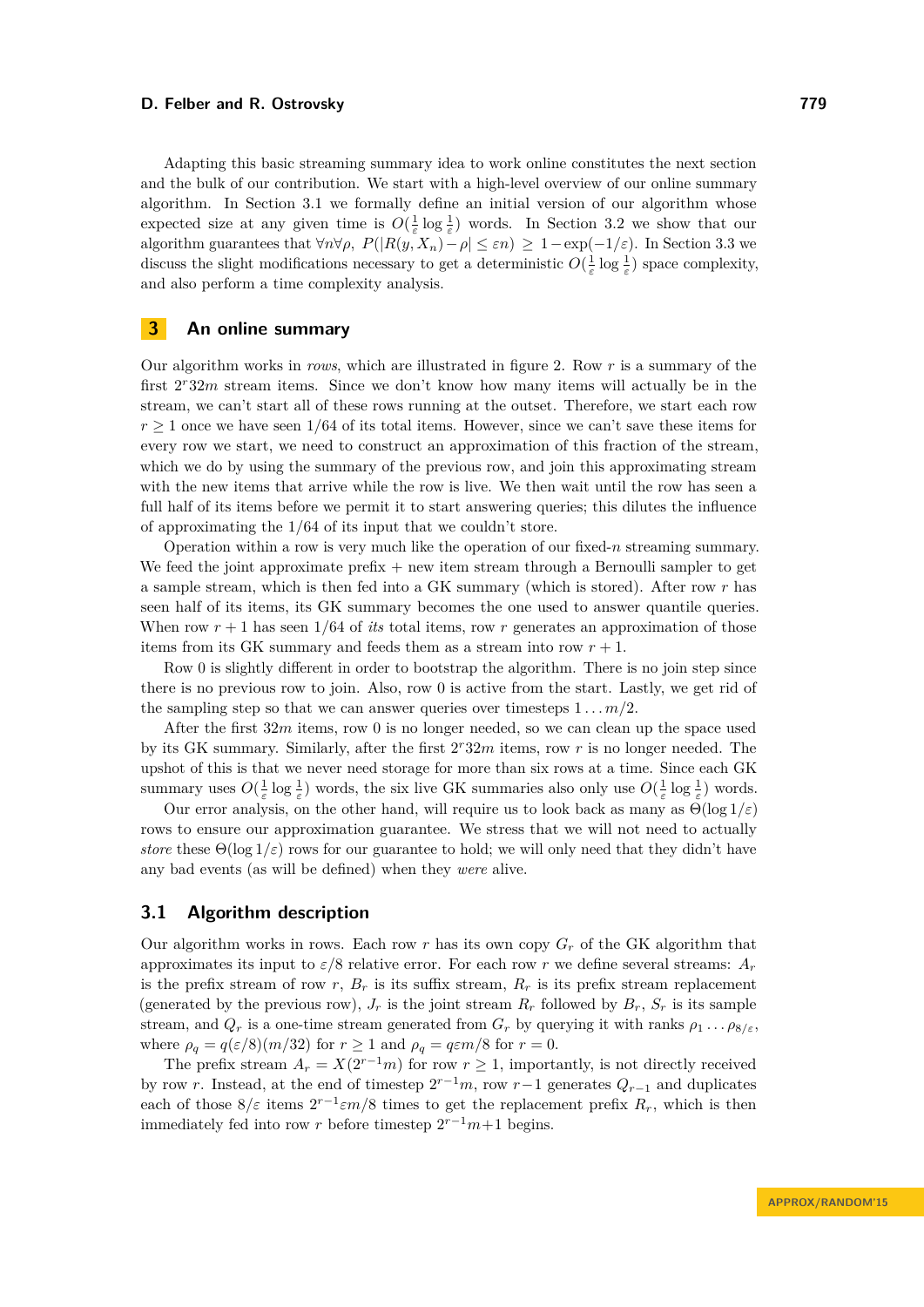<span id="page-5-0"></span>

**Figure 2** Each row *r* has its own copy  $G_r$  of the GK algorithm that approximates its input to  $\varepsilon/8$  relative error.  $A_r$  is the prefix stream of row *r*,  $B_r$  is its suffix stream,  $R_r$  is its prefix stream replacement (generated by the previous row),  $J_r$  is the joint stream  $R_r$  followed by  $B_r$ ,  $S_r$  is its sample stream, and  $Q_r$  is a one-time stream generated from  $G_r$  at time  $2^r m$  to get the replacement prefix  $R_{r+1}$ .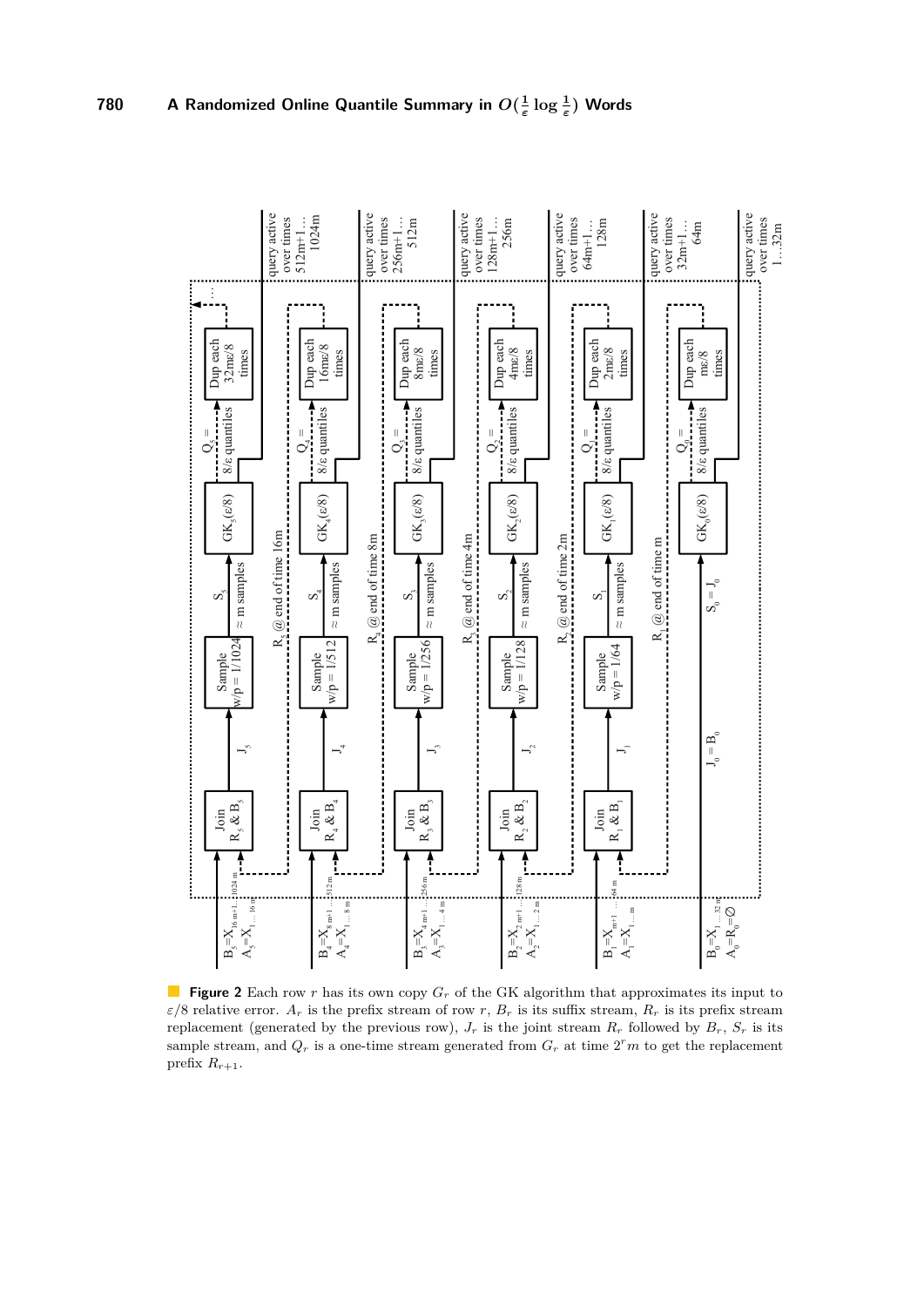Each row can be *live* or not and *active* or not. Row 0 is live in timesteps 1 *. . .* 32*m* and row  $r \geq 1$  is live in timesteps  $2^{r-1}m+1 \ldots 2^r32m$ . Live rows require space; once a row is no longer live we can free up the space it used. Row 0 is active in timesteps 1 *. . .* 32*m* and row  $r \geq 1$  is active in timesteps  $2^r 16m+1 \ldots 2^r 32m$ . This definition means that exactly one row  $r(t)$  is active in any given timestep *t*. Any queries that are asked in timestep *t* are answered by  $G_{r(t)}$ . Given query  $\rho$ , we ask  $G_{r(t)}$  for  $\rho/2^{r(t)}32$  (if  $r \ge 1$ ) or for  $\rho$  (if  $r = 0$ ) and return the result.

At each timestep *t*, when item  $x_t$  arrives, it is fed as the next item in the suffix stream  $B_r$ for each live row *r*. *B<sub>r</sub>* joined with  $R_r$  defines the joined input stream  $J_r$ . For  $r \geq 1$ ,  $J_r$  is downsampled to the sample stream *S<sup>r</sup>* by sampling each item independently with probability 1/2<sup>*r*</sup>32. For row 0, no downsampling is performed, so  $S_0 = J_0$ . Lastly,  $S_r$  is fed into  $G_r$ .

Figure [2](#page-5-0) shows the operation of and the communication between the first six rows. Solid arrows indicate continuous streams and dashed arrows indicate one-time messages. Algorithm [1](#page-6-1) is a pseudocode listing of the algorithm.

```
Initially, allocate space for G_0. Mark row 0 as live and active.
for t = 1, 2, \ldots do
    foreach live row r \geq 0 do
        with probability 1/2
r32 do
           Insert x_t into G_r.
   if t = 2^{r-1}m for some r > 1 then
       Allocate space for G_r. Mark row r as live.
       Query G_{r-1} with \rho_1 \ldots \rho_{8/\varepsilon} to get y_1 \ldots y_{8/\varepsilon}.
       for q = 1 . . . 8/ε do
            for 1 \ldots 2^{r-1} \varepsilon m/8 do
               with probability 1/2
r32 do
                   Insert y_q into G_r.
   if t = 2^r 16m for some r \ge 1 then
       Mark row r as active. Unmark row r−1 as active.
   if t = 2^r 32m for some r > 0 then
       Unmark row r as live. Free space for G_r.
on query ρ do
   Let r = r(t) be the active row.
    Query G_r for rank \rho/2^r32 (if r \ge 1) or for rank \rho (if r = 0).
   Return the result.
```
<span id="page-6-1"></span>**Algorithm 1.** Procedural listing of the algorithm in Section [3.1.](#page-4-1)

## <span id="page-6-0"></span>**3.2 Error analysis**

Define  $C_r = x(2^r32m+1), x(2^r32m+2), \ldots$  and  $Y_r$  to be  $R_r$  followed by  $B_r$  and then  $C_r$ . That is,  $Y_r$  is just the continuation of  $J_r$  for the entire length of the input stream.

Fix some time *t*. All of our claims will be relative to time *t*; that is, if we write  $S_r$  we mean  $S_r(t)$ . Our error analysis proceeds as follows. We start by proving that  $R(y, Y_r)$  is a good approximation of  $R(y, Y_{r-1})$  when certain conditions hold for  $S_{r-1}$ . By induction, this means that  $R(y, Y_r)$  is a good approximation of  $R(y, X = Y_0)$  when the conditions hold for all of  $S_0$  *...*  $S_{r-1}$ , and actually it's enough for the conditions to hold for just  $S_{r-\log 1/\varepsilon}$  *...*  $S_{r-1}$  to get a good approximation. Having proven this claim, we then prove that the result  $y = y(\rho)$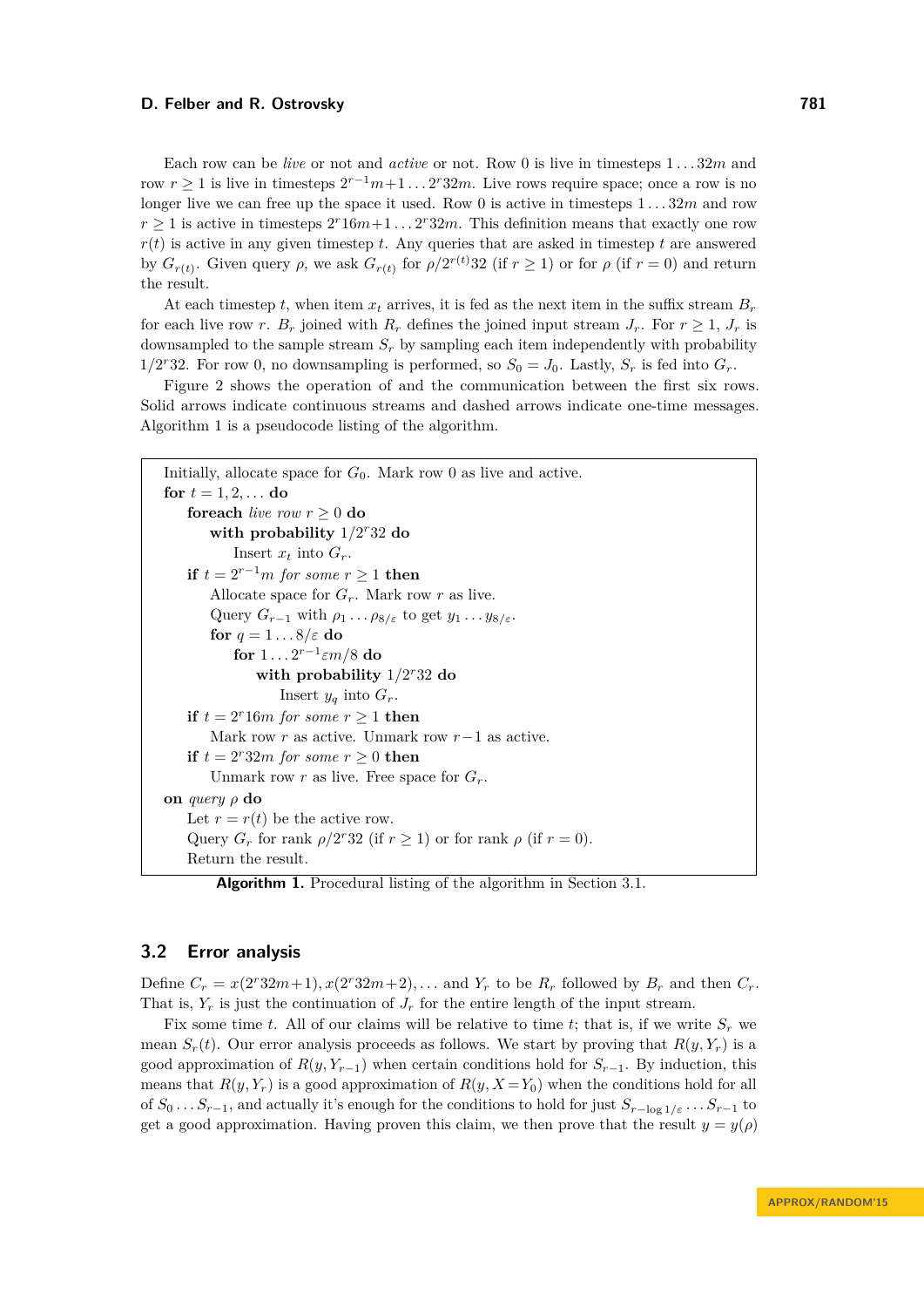of a query to our summary has  $R(y, X)$  close to  $\rho$ . Lastly, we show that  $m = O(\text{poly}(1/\varepsilon))$ suffices to ensure that the conditions hold for  $S_{r-\log 1/\varepsilon}$  *...*  $S_{r-1}$  with very high probability  $(1 - e^{-1/\varepsilon}).$ 

<span id="page-7-0"></span>**Lemma 3.** Let  $\alpha_r$  be the event that  $|S_r| > 2m$  and let  $\beta_r$  be the event that any of the first  $\leq 2m$  samples z in  $S_r$  has  $|2^r32R(z, S_r) - R(z, Y_r)| > \varepsilon t/8$ . Say that  $S_r$  is good if neither  $\alpha_r$  *nor*  $\beta_r$  *occur (or if*  $r = 0$ ).

*For all rows*  $r \geq 1$  *such that*  $t \geq t_r = 2^{r-1}m$ *, and all for all items y, if*  $S_{r-1}$  *is good then we have that*  $|R(y, Y_r) - R(y, Y_{r-1})| \leq 2^r \varepsilon m$ *.* 

**Proof.** At the end of time  $t_r$  we have  $Y_r(t_r) = R_r(t_r)$ , which is each item  $y(\rho_q)$  in  $Q_{r-1}$ duplicated  $\epsilon t_r/8$  times. If  $S_{r-1}(t_r)$  is good then  $|R(y(\rho_q), Y_{r-1}(t_r)) - 2^{r-1}32\rho_q| \leq \epsilon t_r/2$ following Lemma [2.](#page-3-1)

Fix *q* so that  $y(\rho_q) \leq y \leq y(\rho_{q+1})$ , where  $y(\rho_0)$  and  $y(\rho_{1+8/5})$  are defined to be inf D and sup D for completeness. Fixing *q* this way implies that  $R(y, Y_r(t_r)) = 2^{r-1}32\rho_q$ . By the above bound on  $R(y(\rho_q), Y_{r-1}(t_r))$  we also have that

$$
2^{r-1}32\rho_q - \varepsilon t_r/2 \le R(y, Y_{r-1}(t_r)) < 2^{r-1}32\rho_{q+1} + \varepsilon t_r/2
$$

Recalling that  $\rho_q = q \varepsilon m/256$ , these bounds imply that

$$
|R(y, Y_r(t_r)) - R(y, Y_{r-1}(t_r))| \le 2^r \varepsilon m
$$

For each time *t* after  $t_r$ , the new item  $x_t$  changes the rank of *y* in both streams  $Y_r$  and  $Y_{r-1}$ by the same additive offset, so

$$
|R(y,Y_r) - R(y,Y_{r-1})| = |R(y,Y_r(t_r)) - R(y,Y_{r-1}(t_r))| \le 2^r \varepsilon m
$$

yielding the lemma.

By applying this lemma inductively we can bound the difference between  $Y_r$  and  $X = Y_0$ :

▶ **Corollary 4.** For all  $r \ge 1$  such that  $t \ge t_r = 2^{r-1}m$ , if all of  $S_0(t_1), S_1(t_2), \ldots, S_{r-1}(t_r)$ *are good, then*  $|R(y, Y_r) - R(y, X)| \leq 2 \cdot 2^r \varepsilon m$ *.* 

To ensure that all of these *S<sup>i</sup>* are good would require *m* to grow with *n*, which would be bad. Happily, it is enough to require only the last  $\log_2 1/\varepsilon$  sample summaries to be good, since the other items we disregard constitute only a small fraction of the total stream.

<span id="page-7-1"></span> $\triangleright$  **Corollary 5.** *Let d* = log<sub>2</sub> 1/*ε. For all*  $r ≥ 1$  *such that*  $t ≥ t_r = 2^{r-1}m$ *, if all of*  $S_{r-1}(t_r), \ldots, S_{r-d}(t_{r-d+1})$  *are good, then*  $|R(y, Y_r) - R(y, X)| \leq 2^{r+2} \varepsilon m$ .

**Proof.** By Lemma [3](#page-7-0) we have  $|R(y, Y_r) - R(y, Y_{r-d})| \leq 2^{r+1}\varepsilon m$ . At time  $t \geq t_{r-d}$ ,  $Y_{r-d}$  and *X* share all except possibly the first  $2^{(r-d)-1}m = 2^{r-1}m/2^d = 2^{r-1}\epsilon m$  items. Thus

$$
|R(y, Y_r) - R(y, X)| \le |R(y, Y_r) - R(y, Y_{r-d})| + |R(y, Y_{r-d}) - R(y, X)| \le 2^{r+1}\varepsilon m + 2^r \varepsilon m
$$

proving the corollary. J

We now prove that if the last several sample streams were good then querying our summary will give us a good result.

<span id="page-7-2"></span>**Lemma 6.** Let  $d = \log_2 \frac{1}{\varepsilon}$  and  $r = r(t)$ . If all  $S_r(t), S_{r-1}(t_r), \ldots, S_{r-d}(t_{r-d+1})$  are good, *then querying our summary with rank*  $\rho$  (= querying the active GK summary  $G_r$  with  $\rho/2^r32$ *if*  $r \geq 1$ , or with  $\rho$  *if*  $r = 0$ *) returns*  $y = y(\rho)$  *such that*  $|R(y, X) - \rho| \leq \varepsilon t$ *.*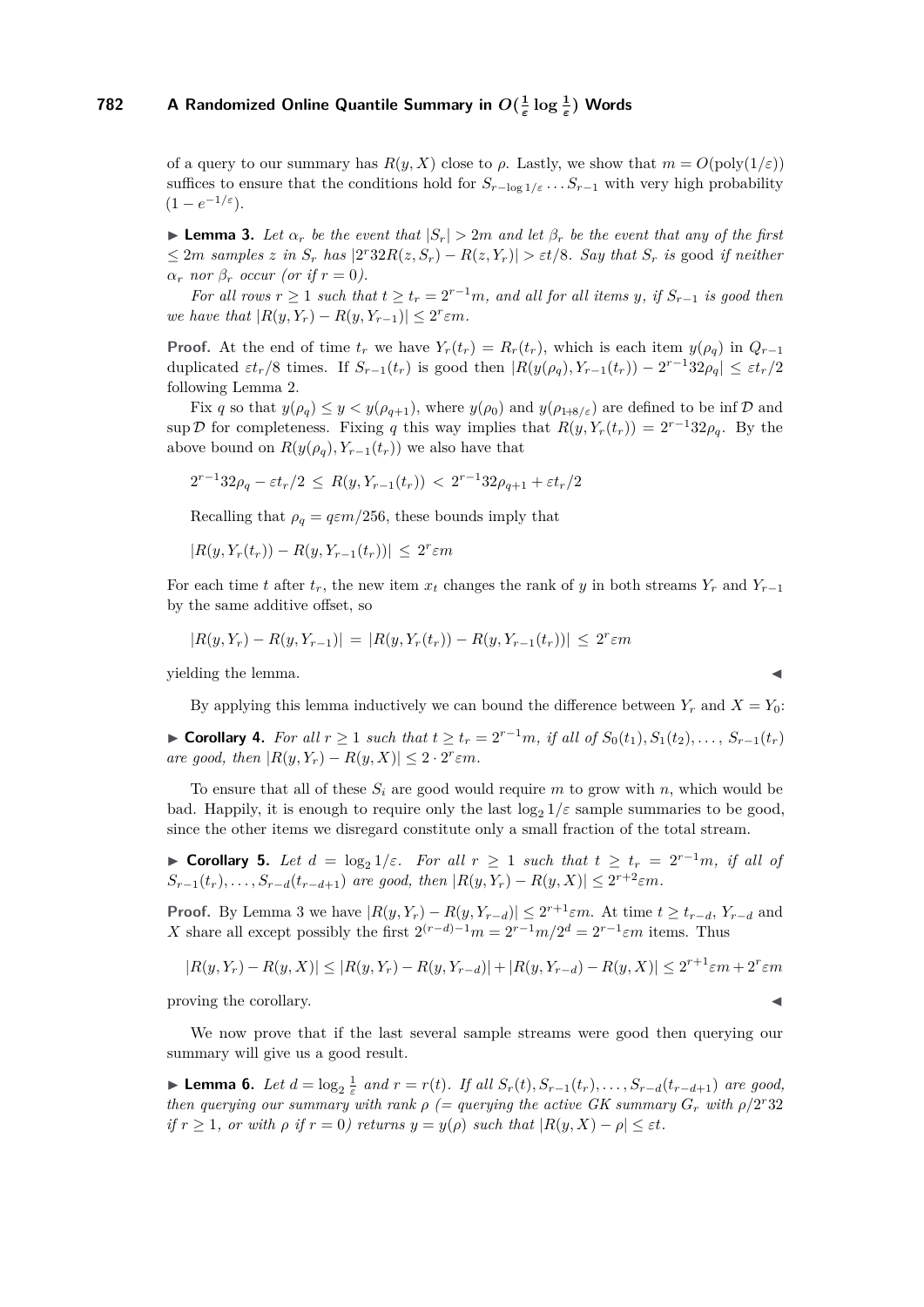**Proof.** For  $r \ge 1$  we have by Corollary [5](#page-7-1) that  $|R(y, Y_r) - R(y, X)| \le 2^{r+2}\varepsilon m \le \varepsilon t/2$ . We apply Lemma [2](#page-3-1) once more at row *r*, which tells us that  $|R(y, Y_r) - \rho| \leq \varepsilon t/2$ , and combine these bounds with the triangle inequality.

For  $r = 0$ , the GK guarantee alone proves the lemma.

Lastly, we prove that  $m = O(\text{poly}(1/\varepsilon))$  suffices to ensure that all of  $S_r(t), S_{r-1}(t_r), \ldots$  $S_{r-d}(t_{r-d+1})$  are good with probability at least  $1 - e^{-1/\varepsilon}$ .

<span id="page-8-2"></span>**Lemma 7.** *Let*  $d = \log_2 1/\varepsilon$  *and*  $r = r(t)$ *. If*  $m \ge \frac{400000 \ln 1/\varepsilon}{\varepsilon^3}$  $\frac{\partial 0 \ln 1}{\varepsilon^3}$  *then all*  $S_r(t)$ ,  $S_{r-1}(t_r)$ , ...,  $S_{r-d}(t_{r-d+1})$  *are good with probability at least*  $1 - e^{-1/\varepsilon}$ .

**Proof.** There are at most  $1 + \log_2 1/\varepsilon \le 4/\varepsilon$  of these summary streams total. Lemma [2](#page-3-1) and the union bound give us

*P*(some  $S_r$  is bad)  $\leq \frac{4}{\varepsilon} \frac{\varepsilon^3}{8}$  $\frac{\varepsilon^3}{8}e^{-1/\varepsilon} \leq e^{-1/\varepsilon}$ 

which implies our claim.

## <span id="page-8-1"></span>**3.3 Space and time complexity**

A minor issue with the algorithm is that, as written in section [3.1,](#page-4-1) we do not actually have a bound on the worst-case space complexity of the algorithm; we only have a bound on the space needed at any given point in time. This issue is due to the fact that there are low probability events in which  $|S_r|$  can get arbitrarily large and the fact that over *n* items there are a total of  $\Theta(\log n)$  sample streams. The space complexity of the algorithm is  $O(\max |S_r|)$ . and to bound this value with constant probability using the Chernoff bound appears to require that  $\max |S_r| = \Omega(\log \log n)$ , which is too big.

Fortunately, fixing this problem is simple. Instead of feeding every sample of  $S_r$  into the GK summary  $G_r$ , we only feed each next sample if  $G_r$  has seen  $\lt 2m$  samples so far. That is, we deterministically restrict  $G_r$  to receiving only  $2m$  samples. Lemmas [3](#page-7-0) through [6](#page-7-2) condition on the goodness of the sample streams  $S_r$ , which ensures that the  $G_r$  receive at most 2*m* samples each, and the claim of Lemma [7](#page-8-2) is independent of the operation of  $G_r$ . Therefore, by restricting each  $G_r$  to receive at most  $2m$  inputs we can ensure that the space complexity is deterministically  $O(\frac{1}{\varepsilon} \log \frac{1}{\varepsilon})$  without breaking our error guarantees.

From a practical perspective, the assumption in the streaming setting is that new items arrive over the input stream *X* at a high rate, so both the worst-case per-item processing time as well as the amortized time to process *n* items are important. For our per-item time complexity, the limiting factor is the duplication step that occurs at the end of each time  $t_r = 2^{r-1}m$ , which makes the worst-case per-item processing time as large as  $\Theta(n)$ . Instead, at time  $t_r$  we could generate  $Q_{r-1}$  and store it in  $O(1/\varepsilon)$  words, and then on each arrival  $t = 2^{r-1}m + 1 \ldots 2^r m$  we could insert both  $x_t$  and also the next item in  $R_r$ . By the time  $t_{r+1} = 2t_r$  that we generate  $Q_r$ , all items in  $R_r$  will have been inserted into  $J_r$ . Thus the worst-case per-item time complexity is  $O(\frac{1}{\varepsilon}T_{\text{GK}}^{\text{max}})$ , where  $T_{\text{GK}}^{\text{max}}$  is the worst-case per-item time to query or insert into one of our GK summaries. Over  $2^r32m$  items there are at most 2*m* insertions into any one GK summary, so the amortized time over *n* items in either case is  $O(\frac{m \log(n/m)}{n})$  $T_{\text{GK}}$ ), where  $T_{\text{GK}}$  is the amortized per-item time to query or insert into one of our GK summaries. Algorithm [2](#page-9-0) includes the changes of this section.

### <span id="page-8-0"></span>**4 Discussion**

Our starting point is a very natural idea used in Manku et al. [\[6\]](#page-10-4): downsample the input stream and feed the resulting sample stream into a deterministic summary data structure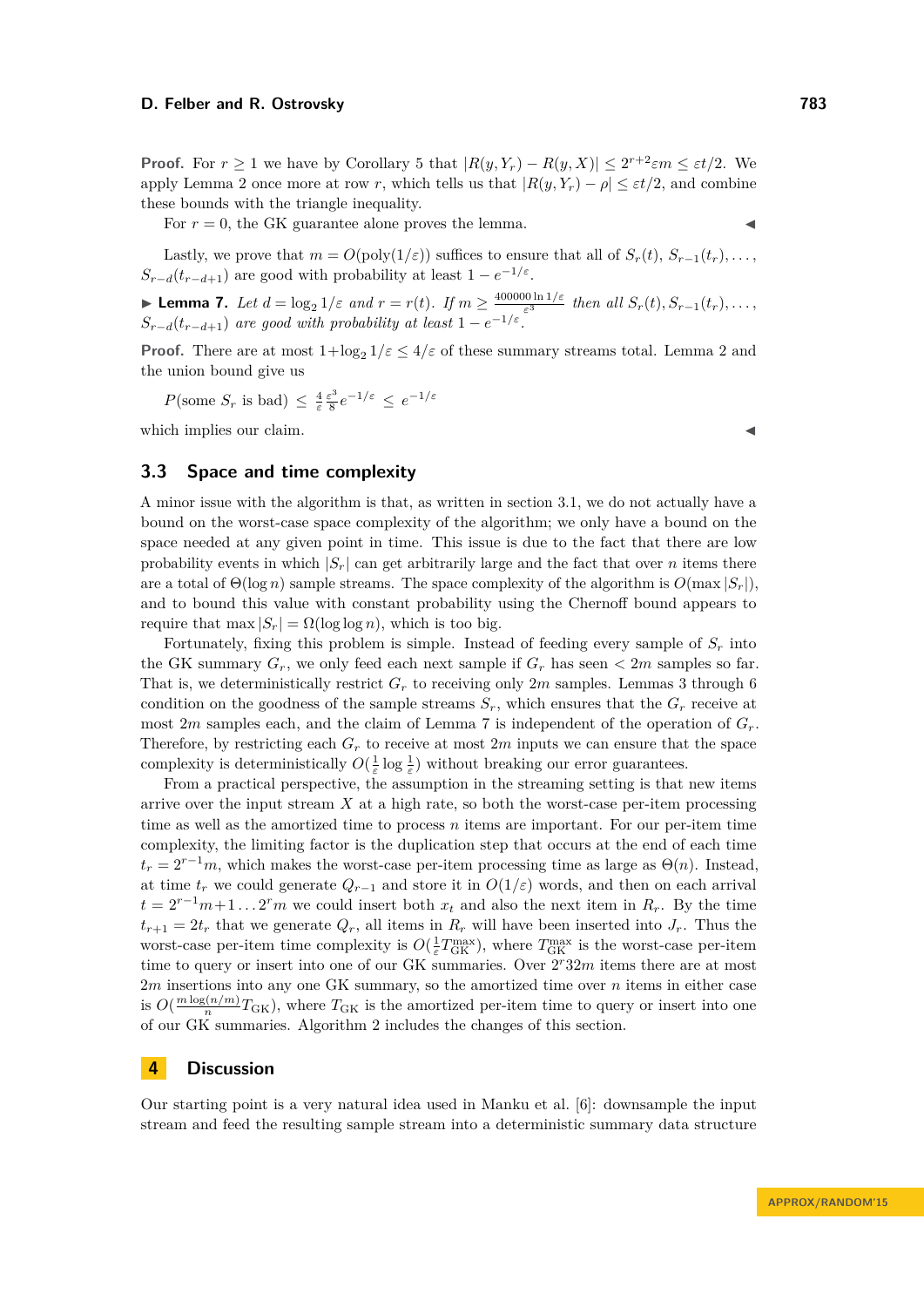```
Initially, allocate space for G_0. Mark row 0 as live and active.
for t = 1, 2, \ldots do
   foreach live row r \geq 0 do
        with probability 1/2
r32 do
           Insert x_t into G_r if G_r has seen \lt 2m insertions.
        if r \ge 1 and 2^{r-1}m < t \le 2^r m and G_r has seen \lt 2m insertions then
           with probability 1/2
r32 do
               Also insert item t-2^{r-1}m of R_r into G_r.
   if t = 2^{r-1}m for some r ≥ 1 then
       Allocate space for G_r. Mark row r as live.
       Query G_{r-1} with \rho_1 \ldots \rho_{8/\varepsilon} to get Q_{r-1} = y_1 \ldots y_{8/\varepsilon}.
        Store Q_{r-1}, to implicitly define R_r.
   if t = 2^r 16m for some r \ge 1 then
       Mark row r as active. Unmark row r−1 as active.
   if t = 2^r 32m for some r > 0 then
        Unmark row r as live. Free space for G_r.
on query ρ do
   Let r = r(t) be the active row.
    Query G_r for rank \rho/2^r32 (if r \ge 1) or for rank \rho (if r = 0).
   Return the result.
```
<span id="page-9-0"></span>

(compare our Figure [1](#page-3-0) with figure 1 on page 254 of [\[6\]](#page-10-4)). At a very high level, we are simply replacing their deterministic  $O(\frac{1}{\varepsilon} \log^2 \varepsilon n)$  MRL summary [\[5\]](#page-10-7) with the deterministic  $O(\frac{1}{\varepsilon} \log \varepsilon n)$  GK summary [\[3\]](#page-10-6).

However, our implementation of this idea differs conceptually from the implementation of Manku et al. in two important ways. First, we use the GK algorithm strictly as a black box, whereas Manku et al. peek into the internals of their MRL algorithm, using its algorithmspecific interface (NEW, COLLAPSE, OUTPUT) rather than the more generic interface (INSERT, Query). At an equivalent level, dealing with the GK algorithm is already unpleasant—the space complexity analysis in [\[3\]](#page-10-6) is quite involved, and in fact a simpler analysis of the GK algorithm is an open problem [\[8\]](#page-10-11). Using the generic interface, our implementation could just as easily replace the GK boxes in the diagram in Figure [2](#page-5-0) with MRL boxes; or, for the bounded universe model, with boxes running the q-digest summary of Shrivastava et al. [\[9\]](#page-10-9).

The second way in which our algorithm differs critically from that of Manku et. al. is that we operate on *streams* rather than on stream *items*. We use this approach in our proof strategy too; the key step in our error analysis, Lemma [3,](#page-7-0) is a statement about (what to us are) static objects, so we can trade out the complexity of dealing with time-varying data structures for a simple induction. We believe that developing streaming algorithms with analyses that hinge on analyzing streams rather than just stream items is likely to be a useful design approach for many problems.

**Acknowledgements.** We thank the anonymous reviewers especially for suggesting that we clarify our usage of Theorem [1](#page-2-0) in Section [3](#page-4-0) and for providing historical context and further insight into previous work, among the many useful comments and suggestions they provided.